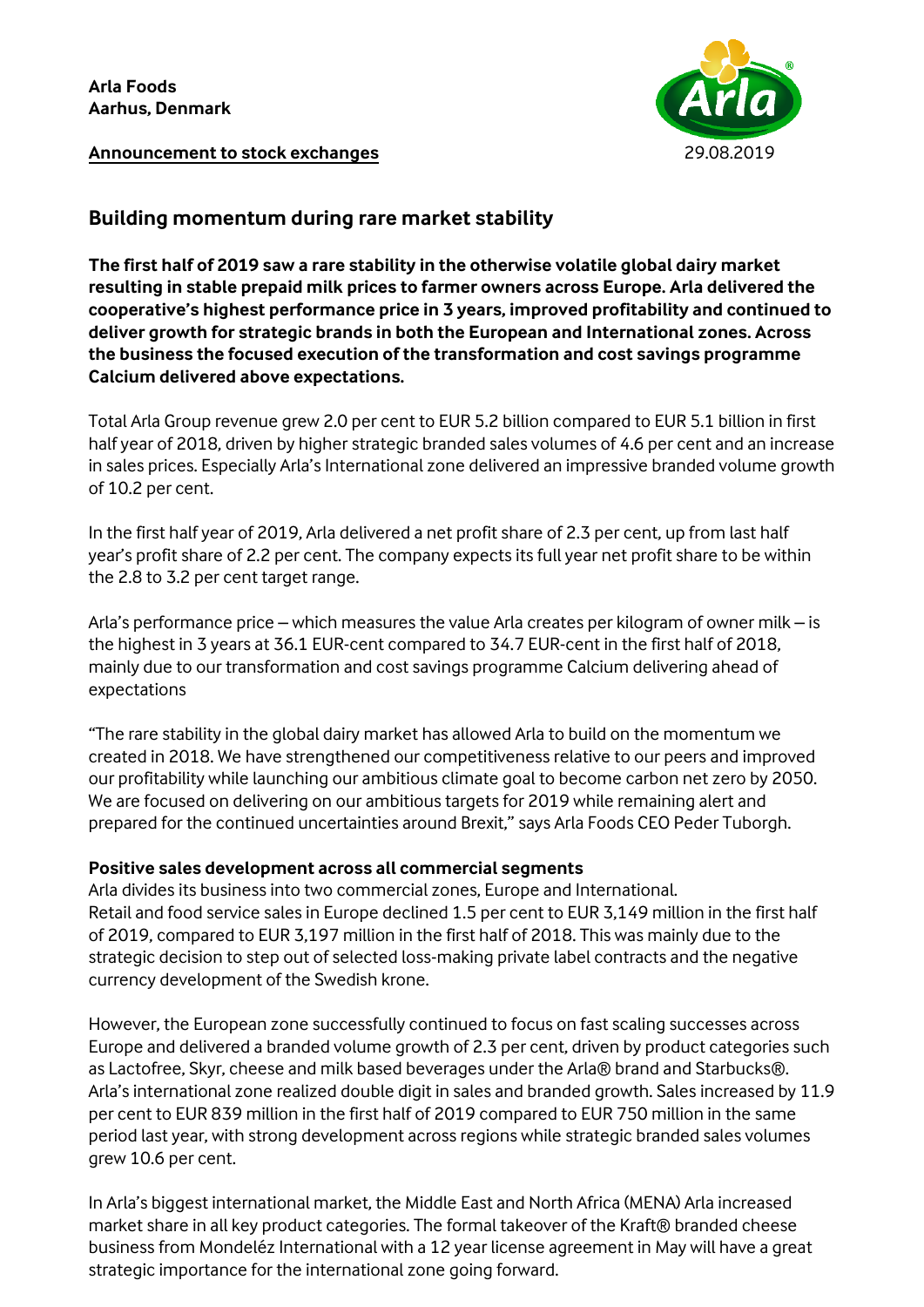Another key international market China, delivered more than 50 per cent growth in both volume and revenue in the organic early life nutrition (ELN) business and liquid milk, due to the recent approval of Arla's ELN products.

In the first half of 2019, Arla Foods Ingredients (AFI) grew revenue 13.1 per cent to EUR 352 million from EUR 311 million in the same period last year by successfully moving more volumes into value-added protein segments.

Trading, which is business to business commodities sales, increased by 8.3 per cent to EUR 892 million in the first half of 2019 from 796 million in the same period of 2018, as the value of protein continued to rise, supporting the value of both skim milk powder and caseinate products for manufacturing.

#### **Innovative brands meet consumer demands**

Across the business Arla continued to increase its branded volume share and delivered growth for the company's strategic brands of 4.6 per cent in the first half of 2019 compared to 3.0 percent in the same period last year.

The Arla® brand is at the heart of the company's growth and had a 5.3 per cent branded volume growth in the first half of 2019 supported by the Lactofree brand which grew 13.5 per cent. Milk-based beverages category grew 11.9 per cent with Starbucks® leading the way with new innovations.

In the Middle East Arla launched Puck® Squares in the beginning of the year, and the successful brand saw a 4.2 per cent growth in the first half of 2019.

Branded volume growth for the butter brand Lurpak® was up 1.6 per cent, driven mostly high sales of the innovative spreadable Lurpak® softest, despite its high prices.

The speciality cheese brand Castello® decreased branded volume growth with 4.1 per cent. This is primarily a result of a challenging competitive environment across Europe and some international markets.

"We have continued to build engagement and relevance of our brands through innovative products, brand activation and digital content. Consumers are pushing for more nourishing and sustainable food choices, which is why our intensified climate agenda will help increase both the credibility of Arla farmers and our competitive advantage," says CFO in Arla Foods Natalie Knight.

### **Calcium delivers ahead of expectations**

Arla's transformation and cost savings programme Calcium performed strongly in the first half of 2019. The programme has already delivered EUR 97 million of the EUR 75-100 million full year target for 2019. Due to the strong performance of Calcium year to date, Arla expects the programme to deliver at least EUR 100 million in 2019 although the expected savings will be significantly lower in the second half of the year compared to the first half.

Calcium aims to reduce cost by EUR 400+ million, where EUR 300 million will go to improving the milk price to farmer owners and EUR 100+ million being reinvested in the company's growth.

"We are now well into the second year of our transformation, and throughout the organization we have made sustainable changes to the way we work, spend and invest in our business. The hard work across all areas of the Arla is paying off and we have regained our competitiveness and improved our performance as a business," says CEO Peder Tuborgh.

#### **Full year expectations**

Arla delivered strong results in the first half of 2019 and the second half of the year will focus on delivering on full year targets while continuing to outperform our peers. There are however,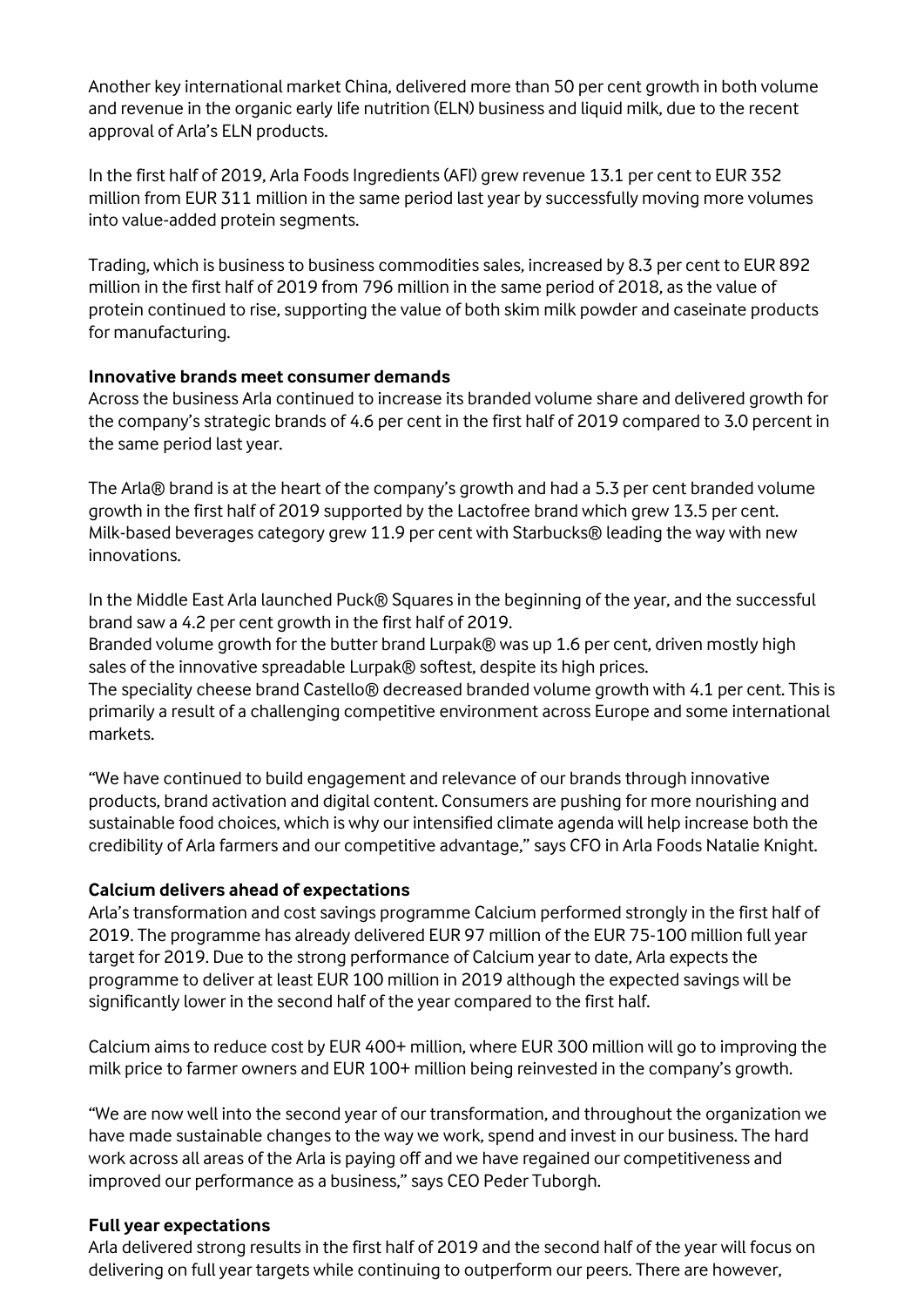external factors that could negatively impact Arla's full year expectations. The potential adverse consequences of a hard Brexit continues to be our biggest risk, along with the inherent volatility of the global milk markets.

With this in mind, Arla's revenue outlook for full year 2019 is expected to be EUR 10.2-10.6 billion. Net profit share for 2019 is expected to be in the target range of 2.8-3.2 per cent of revenue. A potential no-deal Brexit could however negatively impact the outlook.

The outlook for branded volume growth is increased to 3.5 per cent or above, up from previously communicated target of 1.5-3.5 per cent. Focus on sustainability and product innovation drive the higher expectations.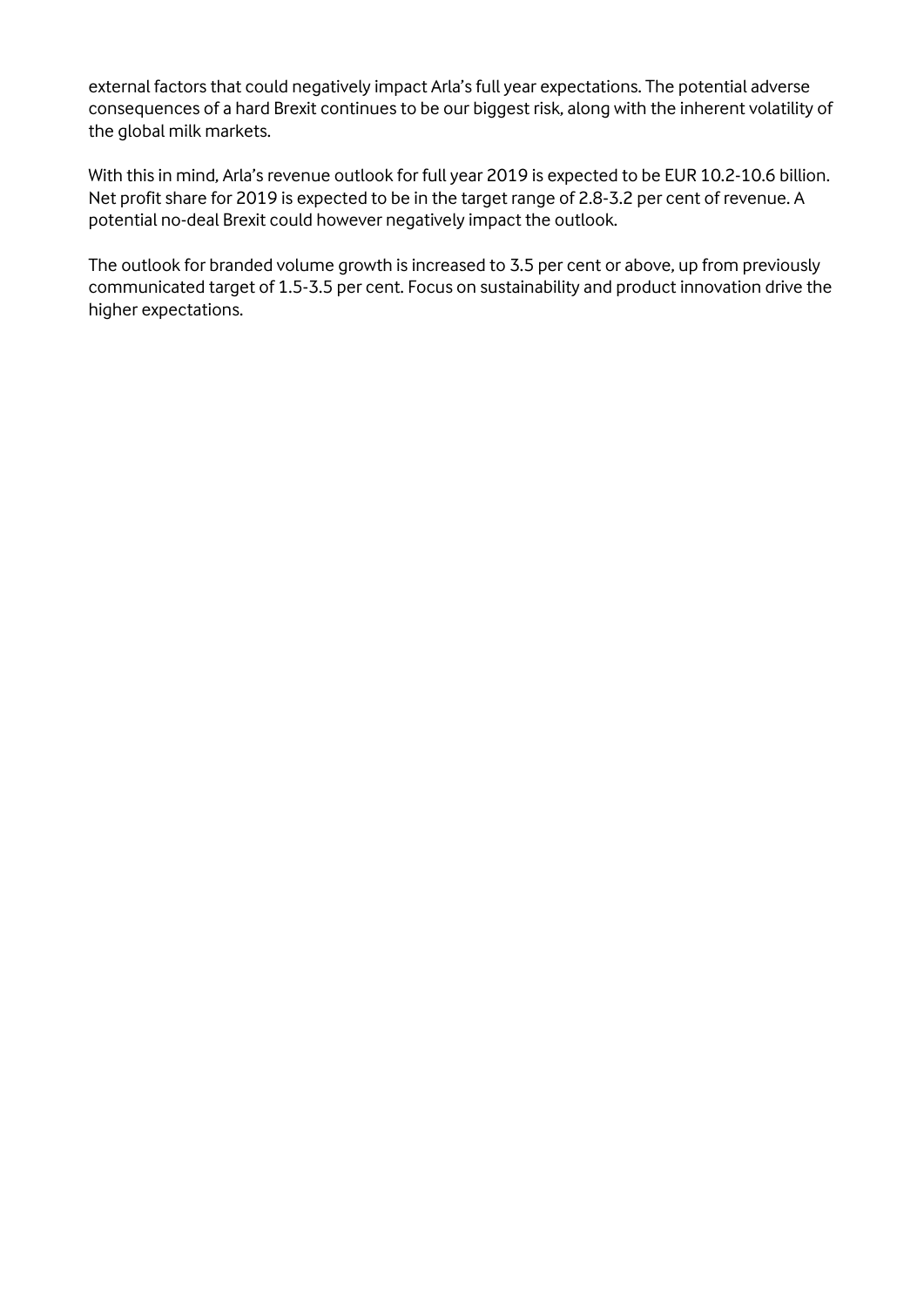# **Income statement Comprehensive income**

| (EURm)                                                      | Half-year<br>2019 | Half-year<br>2018* | Develop-<br>ment | <b>Full-year</b><br>2018* |
|-------------------------------------------------------------|-------------------|--------------------|------------------|---------------------------|
| Revenue                                                     | 5,232             | 5.127              | 2%               | 10,425                    |
| Production costs                                            | $-4.167$          | $-4.083$           | 2%               | $-8,341$                  |
| <b>Gross profit</b>                                         | 1.065             | 1.044              | 2%               | 2.084                     |
| Sales and distribution costs                                | $-701$            | $-698$             | $0\%$            | $-1,362$                  |
| Administration costs                                        | $-187$            | $-216$             | $-13%$           | $-422$                    |
| Other operating income                                      | 23                | 45                 | $-49%$           | 118                       |
| Other operating costs                                       | $-39$             | $-24$              | 63%              | -43                       |
| Share of results after tax in joint ventures and associates | 14                | 13                 | 8%               | 29                        |
| Earnings before interest and tax (EBIT)                     | 175               | 164                | 7%               | 404                       |
| Specification:                                              |                   |                    |                  |                           |
| <b>EBITDA</b>                                               | 382               | 338                | 13%              | 767                       |
| Depreciation, amortisation and impairment losses            | $-207$            | $-174$             | 19%              | $-363$                    |
| Earnings before interest and tax (EBIT)                     | 175               | 164                | 7%               | 404                       |
| Financial income                                            | 13                | 12                 | 8%               | 2                         |
| Financial costs                                             | $-44$             | $-44$              | 0%               | $-64$                     |
| Profit before tax                                           | 144               | 132                | 9%               | 342                       |
| Tax                                                         | $-15$             | $-12$              | 25%              | -41                       |
| Profit for the period                                       | 129               | 120                | 8%               | 301                       |
|                                                             |                   |                    |                  |                           |
| Non-controlling interests                                   | $-7$              | -5                 | 40%              | $-11$                     |
| Arla Foods amba's share of profit for the period            | 122               | 115                | 6%               | 290                       |

| (FURm)                                                                  | Half-year<br>2019 | Half-year<br>2018* | <b>Full-year</b><br>2018* |
|-------------------------------------------------------------------------|-------------------|--------------------|---------------------------|
| Profit for the period                                                   | 129               | 120                | 301                       |
| Other comprehensive income                                              |                   |                    |                           |
| Items that will not be reclassified to the income statement:            |                   |                    |                           |
| Remeasurements of defined benefit schemes                               | $-41$             | 28                 | 25                        |
| Tax on remeasurements of defined benefit schemes                        | $\mathsf{Q}$      | $-5$               | $-6$                      |
| Items that may be reclassified subsequently to the income<br>statement: |                   |                    |                           |
| Value adjustments of hedging instruments                                | $-22$             | $-7$               | 3                         |
| Fair value adjustment of certain financial assets                       | $-1$              | $-2$               | $-3$                      |
| Adjustments related to foreign currency translation                     | $\mathbf{1}$      | $\overline{c}$     | $-10$                     |
| Tax on items that may be reclassified to the income statement           |                   | 1                  | $-1$                      |
| Other comprehensive income, net of tax                                  | $-54$             | 17                 | 8                         |
|                                                                         |                   |                    |                           |
| Total comprehensive income                                              | 75                | 137                | 309                       |
| <b>Allocated as follows:</b>                                            |                   |                    |                           |
| Owners of Arla Foods amba                                               | 68                | 131                | 297                       |
| Non-controlling interests                                               |                   | 6                  | 12                        |
| Total                                                                   | 75                | 137                | 309                       |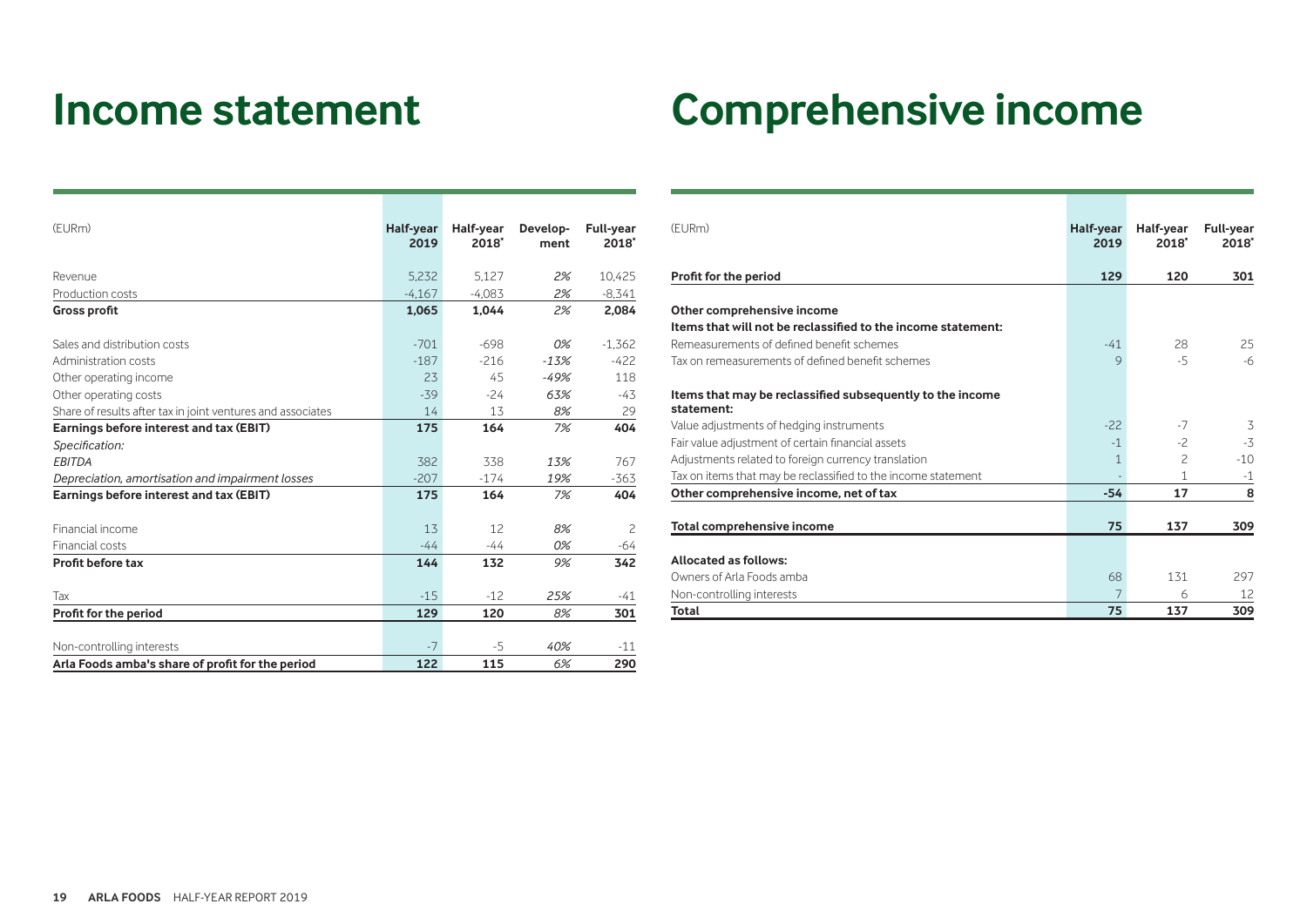### **Balance sheet**

| (EURm)                                             | Half-year<br>2019 | Half-year<br>2018* | Develop-<br>ment | <b>Full-year</b><br>2018* |
|----------------------------------------------------|-------------------|--------------------|------------------|---------------------------|
| <b>Assets</b>                                      |                   |                    |                  |                           |
| <b>Non-current assets</b>                          |                   |                    |                  |                           |
| Intangible assets                                  | 958               | 819                | 17%              | 887                       |
| Property, plant, equipment and right of use assets | 2,583             | 2,246              | 15%              | 2,308                     |
| Investments in associates and joint ventures       | 453               | 451                | $0\%$            | 439                       |
| Deferred tax                                       | 55                | 39                 | 41%              | 30                        |
| Pension assets                                     |                   |                    |                  | 4                         |
| Other non-current assets                           | 22                | 25                 | $-12%$           | 29                        |
| <b>Total non-current assets</b>                    | 4,071             | 3,580              | 14%              | 3,697                     |
|                                                    |                   |                    |                  |                           |
| <b>Current assets</b>                              |                   |                    |                  |                           |
| Inventory                                          | 1.133             | 1,126              | 1%               | 1,074                     |
| Trade receivables                                  | 979               | 899                | 9%               | 989                       |
| Derivatives                                        | 37                | 29                 | 28%              | 37                        |
| Other receivables                                  | 257               | 190                | 35%              | 254                       |
| Securities                                         | 454               | 477                | $-5%$            | 465                       |
| Cash and cash equivalents                          | 115               | 152                | $-24%$           | 119                       |
| <b>Total current assets</b>                        | 2,975             | 2,873              | 4%               | 2,938                     |
|                                                    |                   |                    |                  |                           |
| <b>Total assets</b>                                | 7,046             | 6,453              | 9%               | 6,635                     |

| 1.784<br>432<br>$-111$ | 1.815<br>464                                                     | $-1%$                                                   |                                                  |
|------------------------|------------------------------------------------------------------|---------------------------------------------------------|--------------------------------------------------|
|                        |                                                                  |                                                         |                                                  |
|                        |                                                                  |                                                         |                                                  |
|                        |                                                                  |                                                         | 1.814                                            |
|                        |                                                                  | $-7%$                                                   | 456                                              |
|                        | $-84$                                                            | 32%                                                     | $-89$                                            |
|                        | 115                                                              | 2%                                                      |                                                  |
|                        |                                                                  |                                                         | 290                                              |
| 2,227                  | 2,310                                                            | $-4%$                                                   | 2.471                                            |
| 53                     | 41                                                               | 29%                                                     | 48                                               |
| 2,280                  | 2,351                                                            | $-3%$                                                   | 2,519                                            |
|                        |                                                                  |                                                         |                                                  |
|                        |                                                                  |                                                         |                                                  |
|                        |                                                                  |                                                         |                                                  |
| 244                    | 227                                                              | 7%                                                      | 224                                              |
| 21                     | 14                                                               | 50%                                                     | 17                                               |
| 103                    | 57                                                               | 81%                                                     | 84                                               |
| 1,743                  | 1.298                                                            | 34%                                                     | 1.369                                            |
| 2,111                  | 1,596                                                            | 32%                                                     | 1,694                                            |
|                        |                                                                  |                                                         |                                                  |
|                        |                                                                  |                                                         | 860                                              |
|                        |                                                                  |                                                         | 1,169                                            |
|                        |                                                                  |                                                         | 11                                               |
|                        |                                                                  |                                                         | 85                                               |
|                        |                                                                  |                                                         | 5                                                |
|                        |                                                                  |                                                         | 292                                              |
|                        |                                                                  |                                                         | 2,422                                            |
|                        |                                                                  |                                                         |                                                  |
| 4,766                  | 4,102                                                            | 16%                                                     | 4,116                                            |
|                        |                                                                  | 9%                                                      | 6,635                                            |
|                        | 122<br>1,123<br>1.130<br>10<br>105<br>5<br>282<br>2,655<br>7,046 | 986<br>1.097<br>9<br>123<br>16<br>275<br>2,506<br>6,453 | 14%<br>3%<br>11%<br>$-15%$<br>$-69%$<br>3%<br>6% |